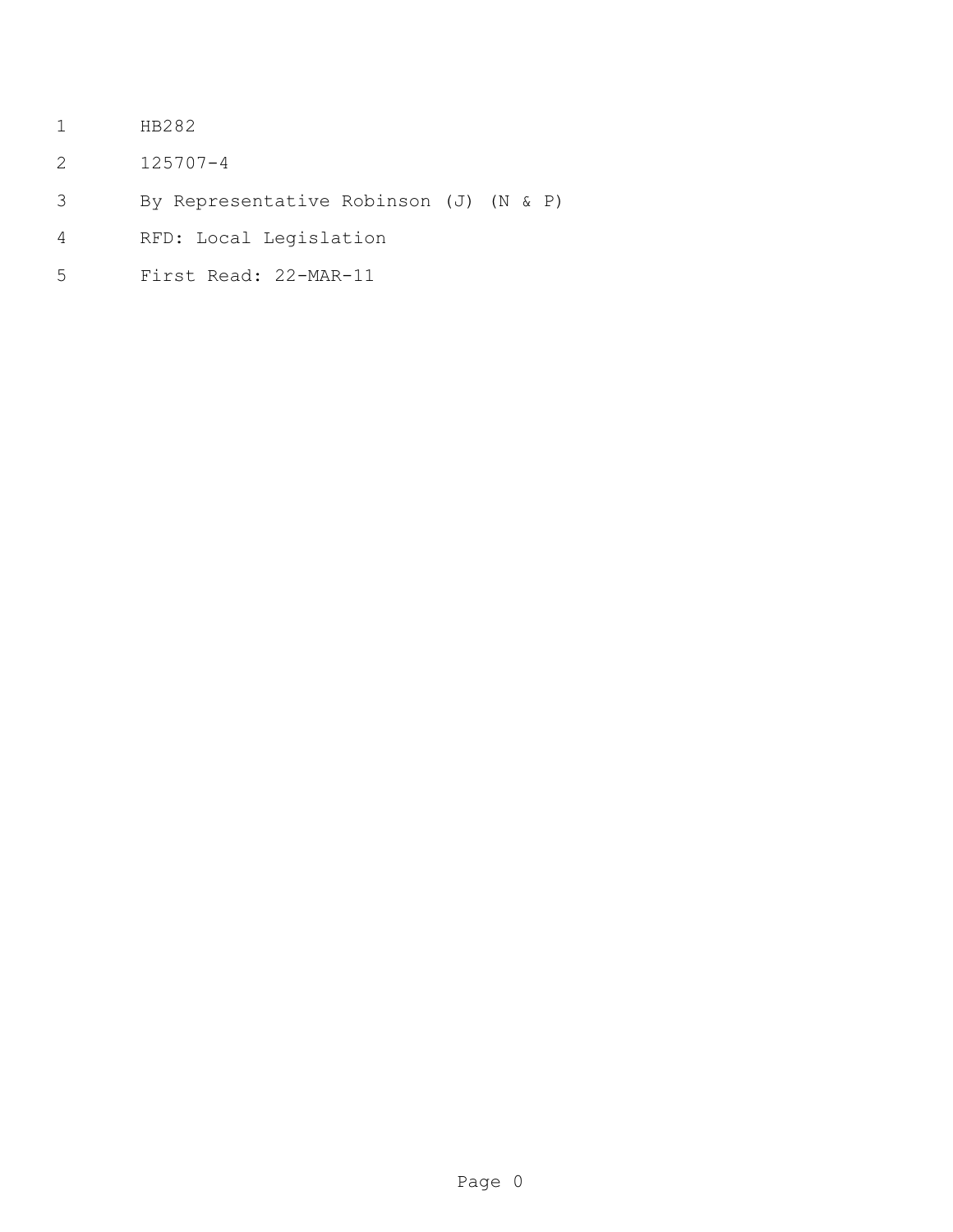HB282

ENROLLED, An Act,

 Relating to Jackson and DeKalb Counties; to amend Act 2010-728 of the 2010 Regular Session (Acts 2010, p. 1833) to further provide for the members of the Jackson/DeKalb Counties Industrial Development Authority.

BE IT ENACTED BY THE LEGISLATURE OF ALABAMA:

 Section 1. Section 1 of Act 2010-728 of the 2010 Regular Session (Acts 2010, p. 1833) is amended to read as follows:

 "Section 1. (a) There is established the Jackson/DeKalb Counties Industrial Development Authority. The purpose of the authority shall be to market and develop the Northeast Alabama Technology Park on the Campbell site near the Northeast Alabama Community College and other sites that may be suitable for economic development in the future in the vicinity of the college.

 "(b) The members of the authority shall consist of the following:

 "(1) The President of the Northeast Alabama Community College (NACC) who shall serve as chair of the authority.

 "(2) One member appointed by the Jackson County Commission who shall reside within the NACC service area.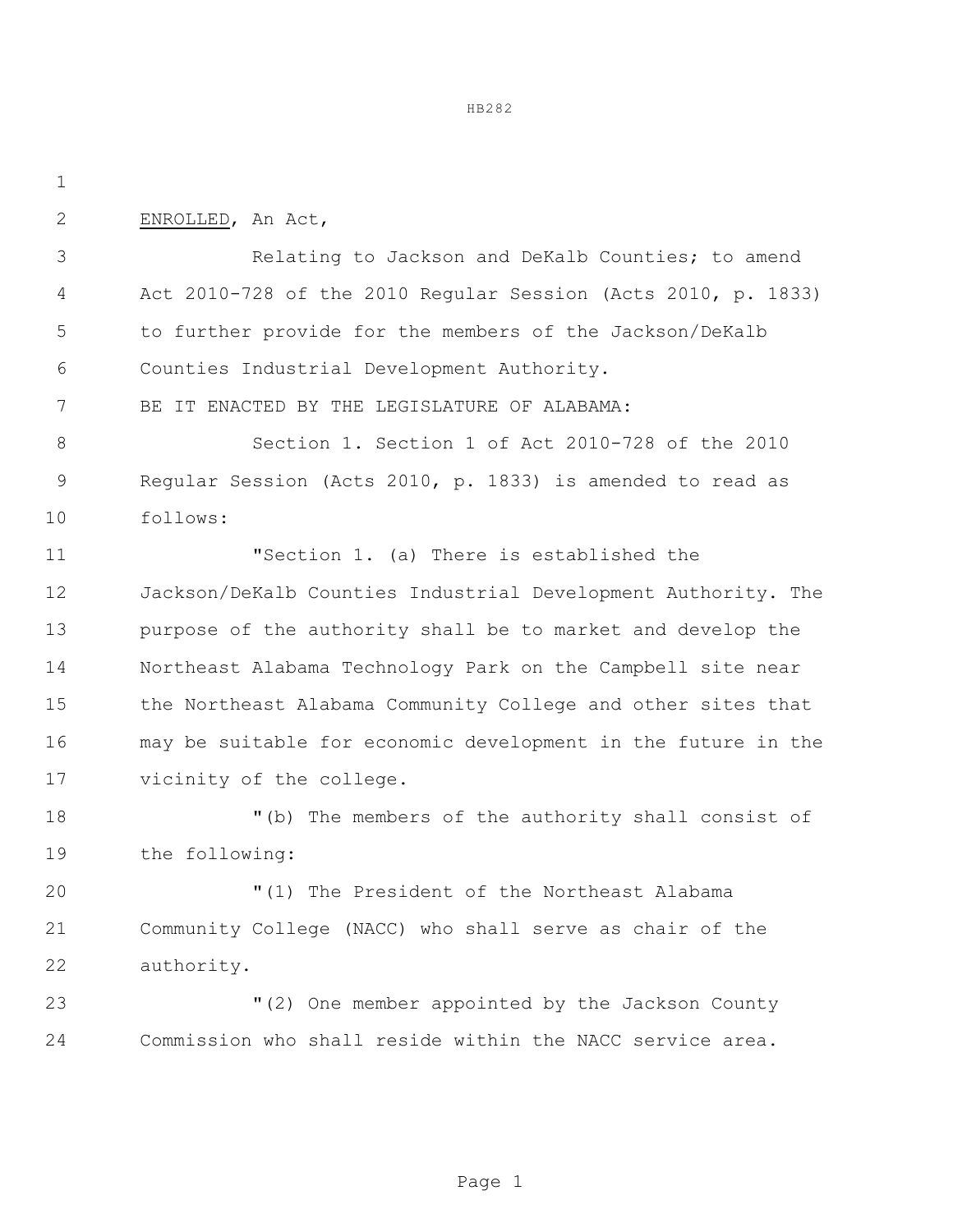HB282

| 1           | "(3) One member appointed by the DeKalb County                 |
|-------------|----------------------------------------------------------------|
| 2           | Commission who shall reside within the NACC service area.      |
| 3           | "(4) One member from Jackson County appointed by the           |
| 4           | local state legislative delegation representing Jackson and    |
| 5           | DeKalb Counties who shall reside within the NACC service area. |
| 6           | "(5) One member from DeKalb County appointed by the            |
| 7           | local state legislative delegation representing Jackson and    |
| $8\,$       | DeKalb Counties who shall reside within the NACC service area. |
| $\mathsf 9$ | "(6) One member of the Section/Dutton Water                    |
| 10          | Authority Board appointed by the Section/Dutton Water          |
| 11          | Authority Board.                                               |
| 12          | "(7) The CEO of the Sand Mountain Electric Co-op, or           |
| 13          | his or her designee.                                           |
| 14          | "(8) The CEO of the Farmers Telecommunication                  |
| 15          | Cooperative, or his or her designee.                           |
| 16          | "(9) The Chair of the DeKalb County Economic                   |
| 17          | Development Authority or his or her designee.                  |
| 18          | "(10) The Chair of the Jackson County Economic                 |
| 19          | Development Authority or his or her designee.                  |
| 20          | "(11) The Chair of the Northeast Alabama Community             |
| 21          | College Advisory Board.                                        |
| 22          | "(b) The President/CEO of the Jackson County                   |
| 23          | Economic Development Authority shall serve as an ex officio    |
| 24          | member. The Executive Director of the DeKalb County Economic   |
| 25          | Development Authority shall serve as an ex officio member.     |
|             |                                                                |

Page 2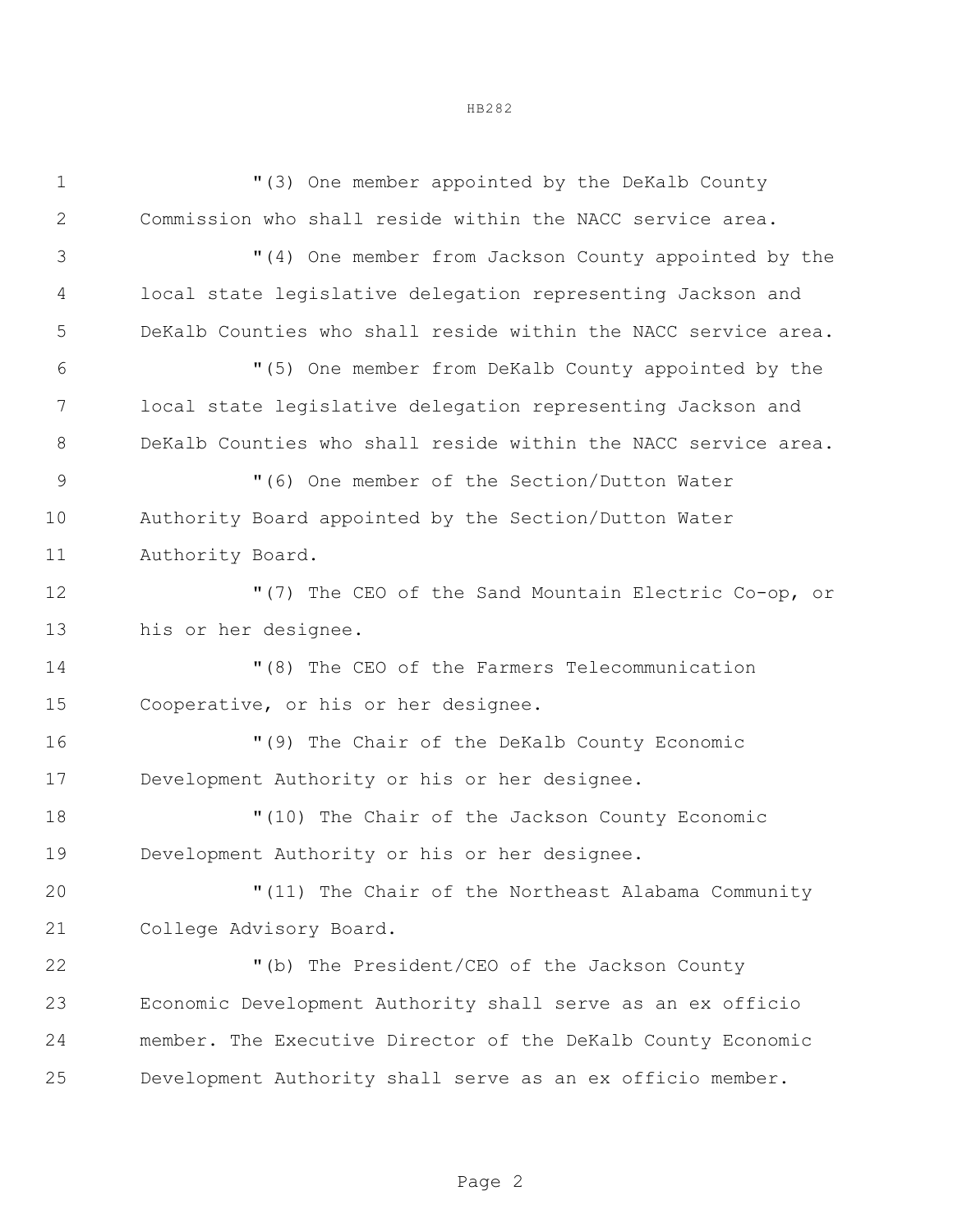1 "(c) The appointed members of the authority shall serve for a term of four years and shall serve until a successor is appointed. "(d) The authority shall have its first meeting at the Northeast Alabama Community College at the call of the chair. The college shall provide clerical assistance to the authority. The authority may receive funding from any public or private source." Section 2. This act shall become effective on the

 first day of the third month following its passage and approval by the Governor, or its otherwise becoming law.